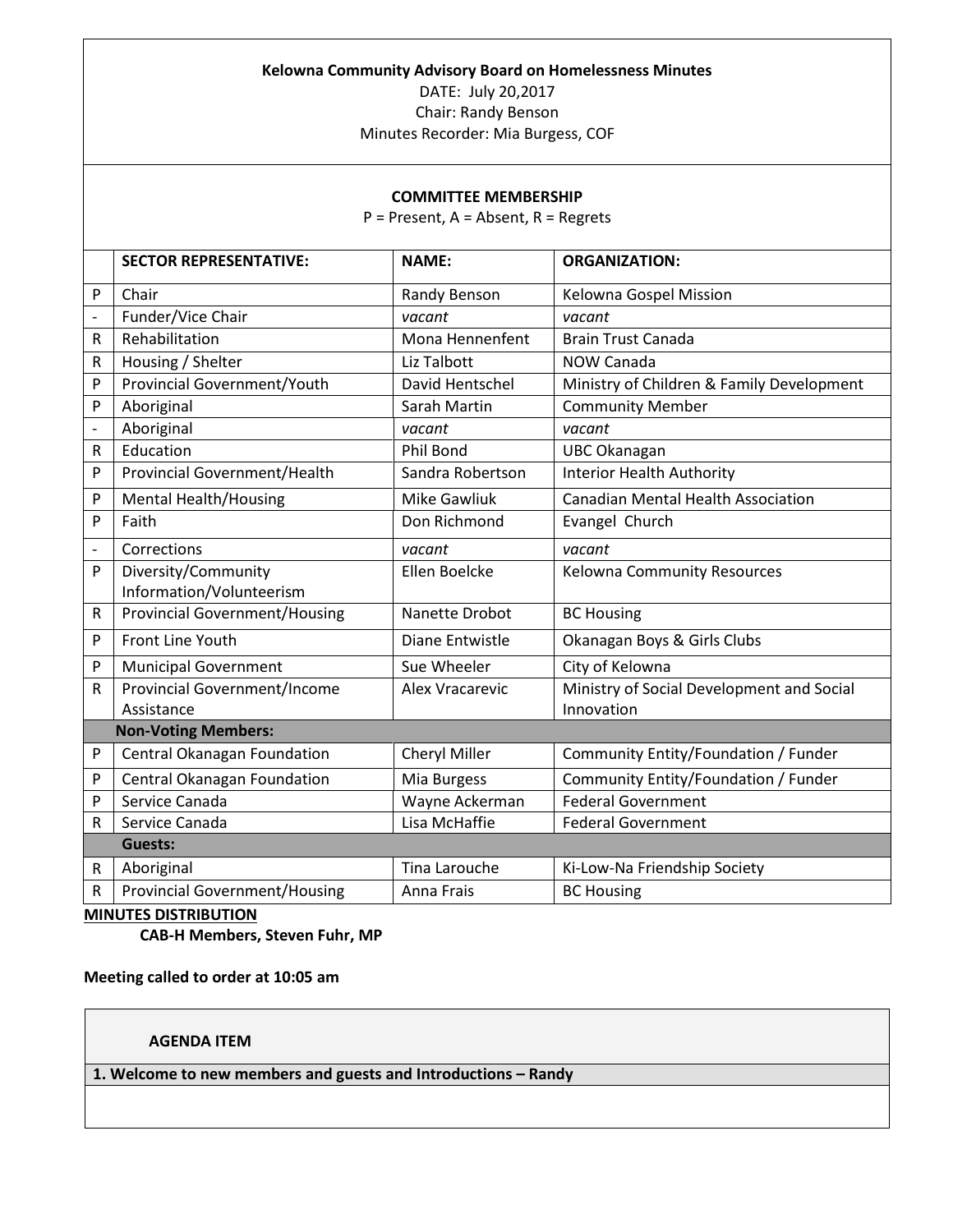## **AGENDA ITEM**

## **2. Approval of July, 2017 Agenda and May, 2017 Minutes – Randy**

#### Approved.

## **3. Journey Home update-Sue**

- Terms of Reference for the task force was approved by city council
- Co-Chairs were named: Kyleen Myra and Martin Bell
- Task force co-chairs were recently interviewed by CBC
- Task force members: some will be appointed, some will be selected via applications
- Seats are voluntary but commitment is one year
- The City will use a matrix and will have diversity on the task force
- There has been a positive response from community members
- Front-line workers will be engaged to plan and discuss best practices
- The city is working on a housing needs assessment
- Will do interviews for people with lived experience
- Look at causes of homelessness
- City is completing a housing inventory
- Looking at 2016 census
- A lot of housing is on the way in Kelowna
- There are emerging issues in community: homelessness interfacing with businesses in a negative way
- City is looking at models for how the community can work together
- Enforcement is increasing
- Community integration is important, how can this change?
- City is forming an integrated response team to help inform work going forward regarding the number of homeless people outside of Kirshner Rd bottle depot
- City is working on a series of videos to describe system planning
- City is starting to work on planning to hire a consultant for the system design planning process
- Sue will accept recommendations for consultants

#### **4. Community Entity update- Mia**

#### **BC10**

- Going well, meeting monthly via teleconference
- I was asked to present about the BC10 at a panel session at the National Conference on Ending Homelessness in October, 2017 with Marie from SW5 and Susan from 7 cities
- Want to connect with communities to hear about what you think can be approved in terms of data collection practices

#### **CAB-H**

- Keep hearing that there is the perception that CAB-H is exclusionary
- Is there a way to help the community understand HPS, CE, CAB roles? Transparency?
- Don: Good to share about transparency but not sure it's a huge issue
- Community lacks understanding of CAB-H role
- Sector reps need to continue to connect with their respective sectors to educate on the purposes of the CAB-H
- Don will talk to the faith sector
- Diane: CAB-H should establish key messaging and distribute to members
- Information can be shared at Family Hub table and advisory meetings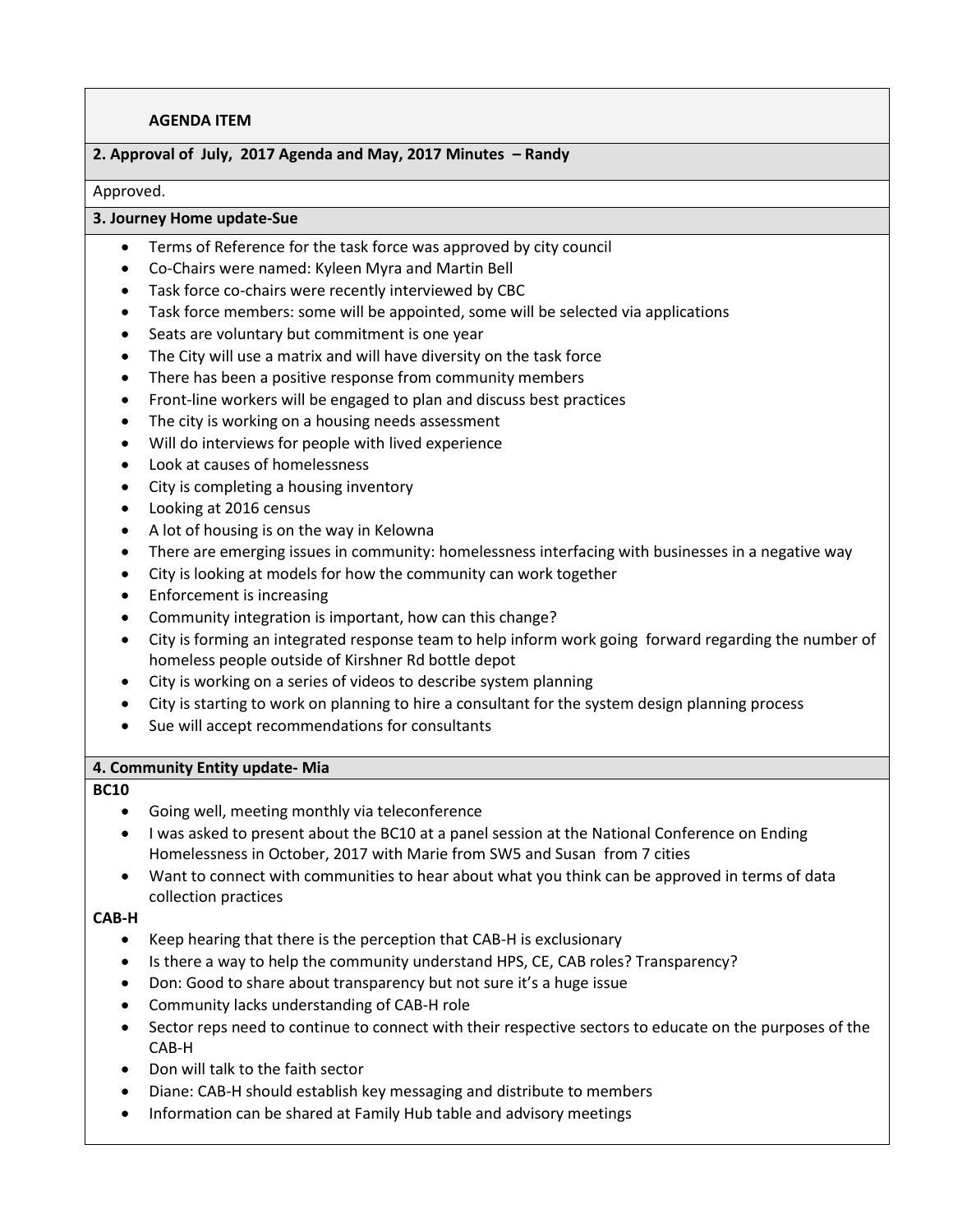## **AGENDA ITEM**

# **Expression of Interest (EOI) for 2018-19 Social Infrastructure Funds (SIF) funds update:**

- Received verbal confirmation from Wayne that SIF funds will be made available
- CE will take less admin fees, so there will be slightly more money available than we planned
- Will know more when we get official confirmation of numbers form Wayne
- $\bullet$  EOI will be issued August 14th-runs until September 18<sup>th</sup>
- CAB will approve projects at November, 2017 meeting

### **5. Membership-Randy**

Tina Larouche put her name forward for consideration for the Aboriginal sector seat. Tina excused herself for this item and the remainder of the meeting.

Randy: Motioned to accept Tina Larouche for the Aboriginal sector seat Accepted: Sarah; seconded: Don

### **6. Expression of Interest-Community Entity-Randy**

Mia and Cheryl excused themselves for this agenda item.

CAB-H unanimously agreed to provide a letter in support of the Central Okanagan Foundation to continue as the Community Entity for the HPS funding beyond March 31, 2019.

CAB-H thanked Mia and the Central Okanagan Foundation.

Motion Ellen; seconded: Diane

### **7. HPS funding update-Randy/Mia**

### **Sub-project unused funds 2016-17**

- CMHA had slipped funds in their P1 project (\$9,158) and P2 (\$199.77).
- ESDC has agreed that these funds can be re-purposed and utilized by CMAH by March 31, 2018.

### **Community Entity unused funds 2016-2017**

- The CE used less funds for administration in 2016-2017
- CE underspent for the 2016 PiT Count
- COF is taking less HPS money for admin costs for 2017-2018
- COF wants these funds to be put into the community projects
- Prior to the fiscal year end March 31, 2017 ESDC's direction has always been that HPS funds need to be expended in the fiscal year they were awarded but an exception has been made due Canada's timing of the release of the 2016-17HPS funds
- ESDC agreed that slipped funds can be re-invested in current sub-projects to be used in 2017-2018

### **HPS Funding unused by Community Entity in 2016-2017:**

All reallocated funds must be used by March 31, 2018.

Designated Communities stream

- $\bullet$  \$26,653 available
- Must be re-allocated: 40% priority 1/60% priority 2 in accordance with the HPS Community Plan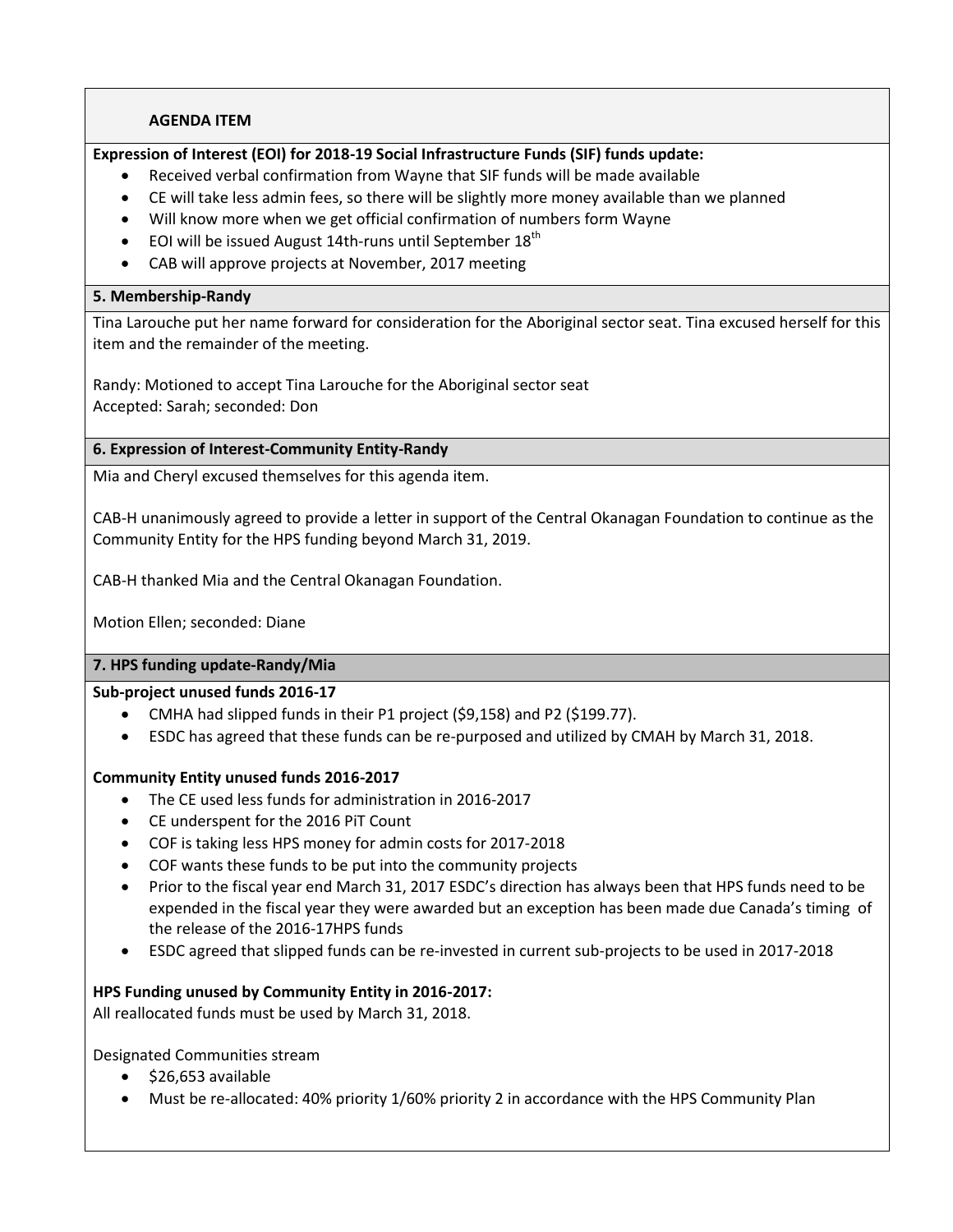# **AGENDA ITEM**

Aboriginal Homelessness stream

- $\bullet$  \$10,914 available
- Must be re-allocated : 100% towards priority 2 in accordance with the HPS Community Plan

Discussion:

- The practice of the CAB-H in similar situations (ex: 2016 SIF fund top ups) has been to top-up currently funded sub-projects
- The EXEC recommends the funds be pro-rated according to the amounts the agencies received under most recent CFP and used to top up the current projects
- Should the CAB-H approve to pro-rate the funds CMHA is eligible to receive \$10,661 in HPS funds, being the only HF project funded under priority 1
- Prior to the CAB-H meeting Mia suggested to CMHA that if CMHA cannot utilize all funds available in priority 1, that CMAH decline all or part of the funding.
- Any remaining priority 1 funds could potentially be awarded to the City of Kelowna's Journey Home strategy, as the project fits under HPS priority 1 - Housing First readiness
- CMHA generously declined \$6,661 in funds that would be available to CMHA (upon CAB-H approval) in support of reallocating the funding to the Journey Home strategy
- If the CAB-H approves, these funds can be allocated to the City of Kelowna to support Journey Home strategy

Randy Motioned to strike a sub-committee to determine the re-distribution of the 2016-2017 HPS funds unused by the Community Entity. The CAB-H will accept the sub-committee's recommendations prior to the committee meeting. Motion: Sarah, Dave seconded.

# 8. **HPS funding sub-committee to determine re-distribution of the 2016-2017 HPS funds-Randy**

CAB-H members present: Randy, Sarah, Dave, Sandra, Ellen, Don Non-voting CAB-H members present: Cheryl, Mia

# **Dsicussion:**

- The CE used less funds for administration in 2016-2017
- CE underspent for the 2016 PiT Count
- COF is taking less money for admin costs for 2017-2018
- COF wants these funds to be put into the community sub-projects
- ESDC has agreed that unused funds can be spent in 2017-2018 by the sub-projects

# **CAB-H EXEC recommendation:**

- The practice of the CAB-H in similar situations (ex: 2016 SIF fund top ups) has been to top-up currently funded sub-projects due to short time frame and small amount of funding available
- The EXEC recommends the funds be pro-rated according to the amounts agencies received under most recent CFP and used to top up the current projects

# **Motion by Randy:**

- 1) CAB-H approves HPS Designated Community funds in the amount of \$19,992 to be used to top up currently funded sub-projects under priority 1 (CMHA) and 2 (NOW, OBGC, CMHA). Accepted Sandra, Seconded Sarah
- 2) CAB-H approves funds declined by CMHA in the amount of \$6,661, be re-allocated to the City of Kelowna under Designated Communities, priority 1. Accepted Dave, Seconded Ellen